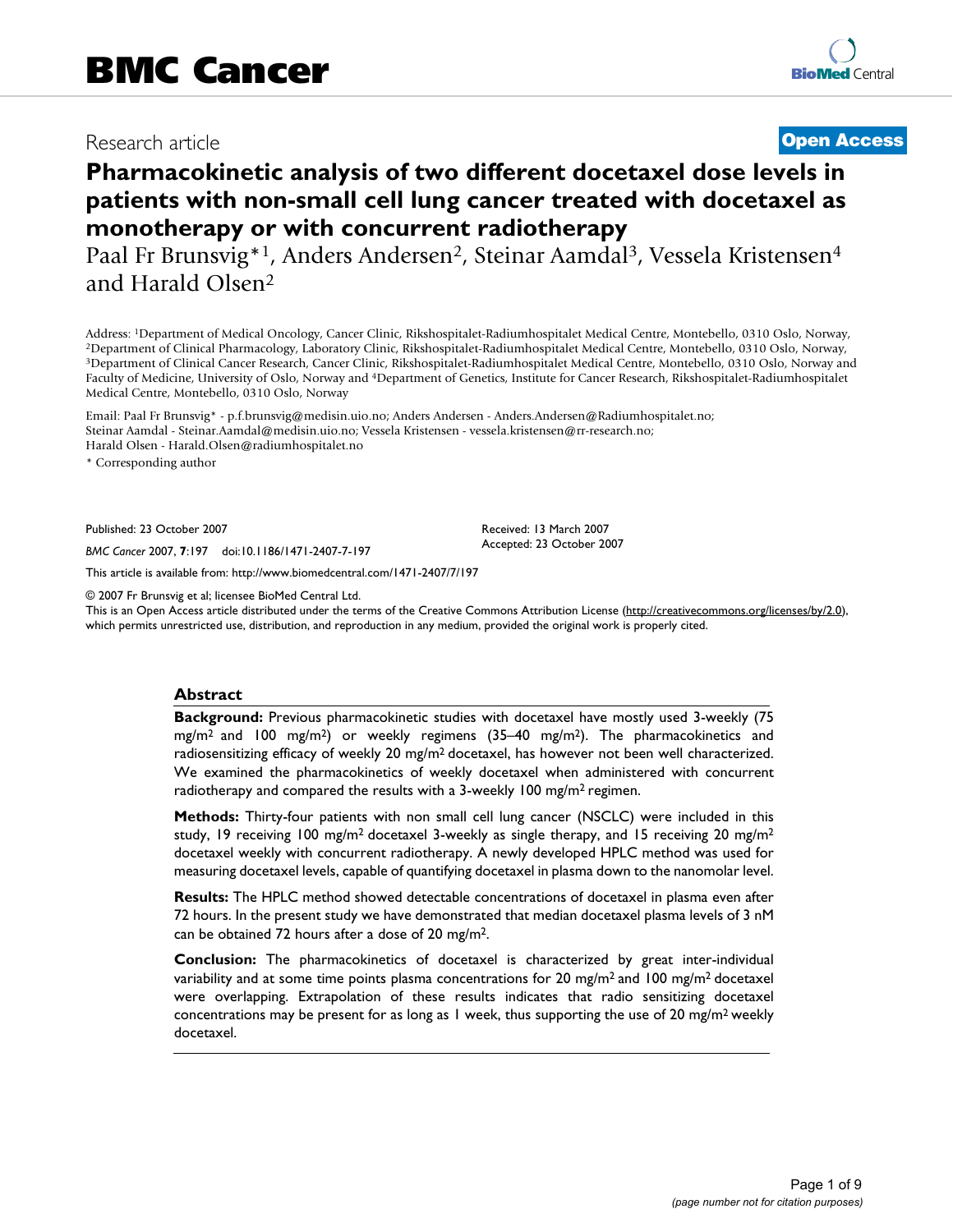# **Background**

Docetaxel has been tested both as a single agent and in combination with platinum as first line treatment for NSCLC [1]. In studies with previously untreated patients with NSCLC a dose of 100 mg/m2 every three weeks has been used. Neutropenia occurs in most patients and dose reduction is often required. To avoid this problem, a weekly schedule of lower dose docetaxel has been used in NSCLC, breast and prostate cancer. The doses of docetaxel used were 30–40 mg/m2 either alone or in combination with platinum. This modification of the schedule, has been shown to be well tolerated and reduces the incidence of severe neutropenia while maintaining therapeutic activity [2,3].

The taxanes exert their effect by binding to the β-subunit of tubulin promoting the polymerization of tubulin into stable microtubules and inhibiting de-polymerization. In addition to mitotic arrest, taxanes have been shown to induce cell death by apoptosis both in cell cultures and in vivo tumor system [4,5].

Studies have demonstrated that taxanes are extensively metabolized in the liver. Clearance is affected in patients with abnormal hepatic function but remains unaltered in elderly patients [6]. The pharmacokinetic profile of docetaxel is characterized by substantial inter-patient variability which may have clinical implications. The area under the plasma concentration curve (AUC) during the first docetaxel course is a significant predictor of time to progression [7].

Docetaxel has a high affinity for protein binding. The binding may be as high as >95%. Only the unbound fraction is clinically active. Docetaxel induced hematologic toxicity is significantly better correlated with systemic exposure to unbound drug than to exposure to total drug [8]. Studies have shown that docetaxel is mainly bound to  $\alpha_1$ -acid glycoprotein (AAG), lipoproteins and albumin. AAG which is an acute phase protein, is often elevated during chronic inflammation and advanced cancer. There are great inter- individual differences in the AAG levels which might influence the pharmacokinetics of docetaxel and thereby its toxicity [7].

Docetaxel has also demonstrated activity as a radio sensitizer in a number of preclinical and clinical studies by blocking the cell cycle in the most radiosensitive G2/M phase. Combination of low dose chemotherapy and thoracic radiotherapy has been proposed to improve the prognosis in patients with locally advanced non-small cell lung cancer.

Cancer cells tested in vitro gave  $IC_{50}$  values for docetaxel ranging from 5 to 50 nM [9]. The radio sensitizing activity of taxanes in vitro however is achieved even at subnanomolar concentrations. Docetaxel concentrations as low as 0.07 nM has been shown to potenziate radiotherapy in cell lines [10]. An in vivo study in mice [11] showed that when docetaxel was given 9 hours before radiation, the enhancement factor was 1.45, but when radiotherapy was delayed with 48 hours, the enhancement factor was as high as 2.33. Docetaxel given within 2 days before irradiation acts as a potent enhancer of tumor radio response and increases the therapeutic gain of irradiation.

With concurrent radiation the weekly docetaxel doses used ranges from 20 to 35 mg/m2. In a recent publication [12] reviewing different phase I/II studies with concurrent radiotherapy and docetaxel alone or in combination with platinum compounds, a number of different doses and schedules were used. The authors were however unable to draw firm conclusions from the data to which dose and schedule was the most efficient.

In our Nordic phase III combined modality study more than 250 patients with inoperable NSCLC were randomized to radiotherapy 2 Gy  $\times$  30 alone or with concurrent chemotherapy with docetaxel 20 mg/m2 weekly for 6 weeks. The same total dose of docetaxel was used as in our previous phase I/II study [13] but now as 6 weekly infusions rather than 4 (total dose of docetaxel 120 mg/m<sup>2</sup>), which is the same dose as recommended by Mauer et al [14] in their trial. The patients included in the 20 mg/m<sup>2</sup> group were treated according to this phase III protocol. The pharmacokinetic sampling was however not a part of this protocol, but defined as a separate study. Several reversed phase high performance liquid chromatographic methods (HPLC) have been used for detecting docetaxel. Recently a more sensitive and specific method for detecting docetaxel in nanomolar concentrations in human plasma was developed at our hospital [15].

In the present study we have used this method to monitor pharmacokinetics of low dose docetaxel up to 72 hours.

# **Methods**

The clinical trial was approved by the Regional Committee for Medical Research Ethics and the Hospital Review Board. The study was in compliance with the World Medical Association of Helsinki. All patients were included after having signed a written informed consent. A separate informed consent was obtained for patients participating in the pharmacogenetic analyses.

The dose of docetaxel was determined by body surface area (BSA) [16]. Docetaxel (Taxotere® Sanofi Aventis, Bridgewater, NJ, USA) was administered once every week at 20 mg/m<sup>2</sup> with concurrent radiotherapy ( $n = 15$ ) or as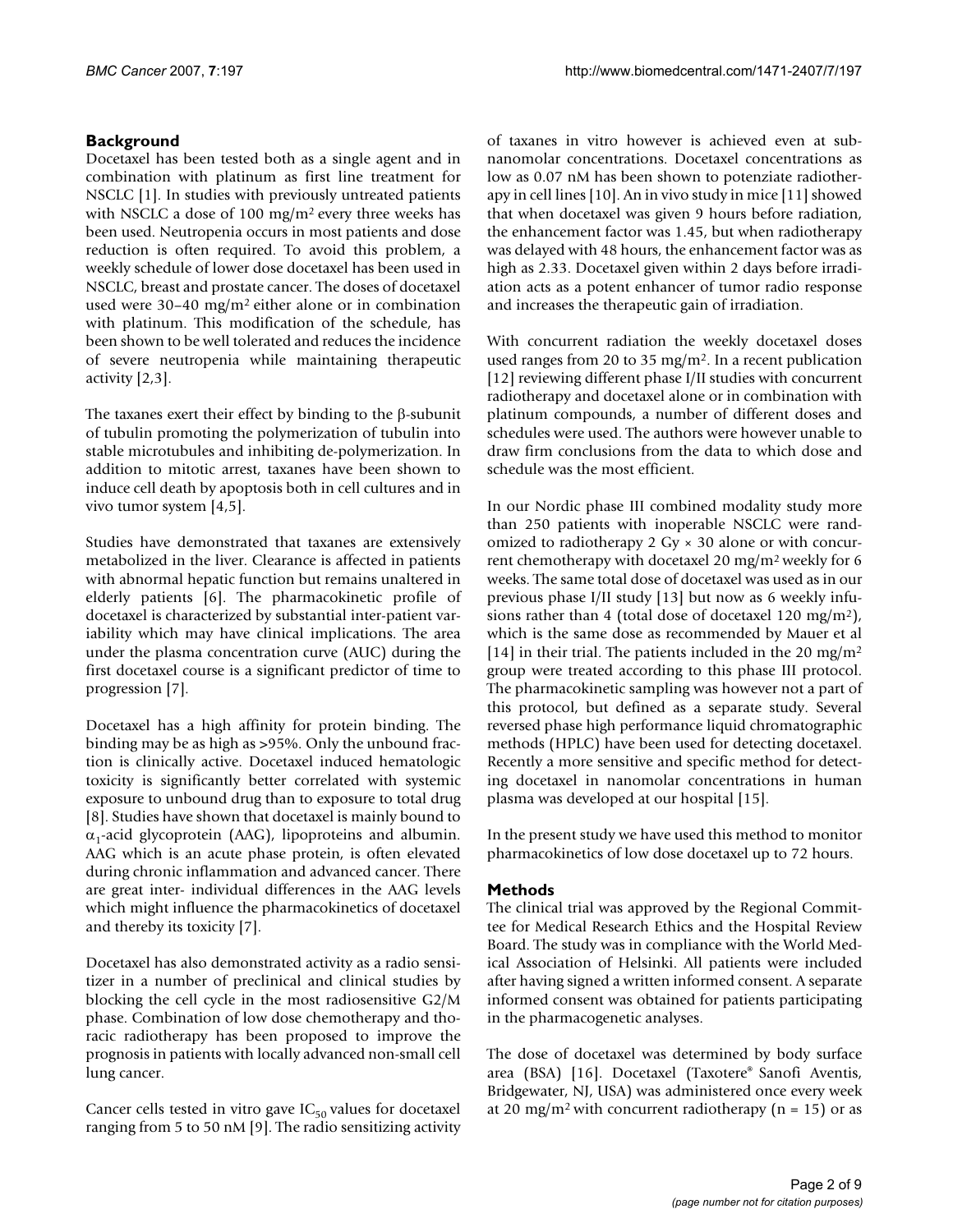100 mg/m<sup>2</sup> (n = 19) as single drug every 3-weeks without radiotherapy.

### *Weekly regimen (20 mg/m2)*

Patient characteristics are described in Table 1.

Inclusion criteria: Histological or cytological confirmed locally advanced NSCLC disease where surgery was not possible. Performance status,  $ECOG \leq 2$ . Weight loss of less than 10% during the last 6 months. Adequate hematological, pulmonary, renal and hepatic function, i.e. neutrophils >  $1.5 \times 10^9 / l$ , platelets >  $100 \times 10^9 / l$ , FEV1 >  $40\%$ , total serum bilirubin  $< 1.5 \times$  upper normal limit, serum creatinine  $< 1.5 \times$  upper normal limit, ASAT, ALAT, and LDH  $\leq$  2  $\times$  upper normal limit.

# *3-weekly regimen (100 mg/m2)*

Patient characteristics are described in Table 1.

Inclusion criteria: Histological or cytological confirmed NSCLC with locally advanced disease not suitable for radiotherapy with curative intention, or with metastatic disease. The patients were physically fit for chemotherapy, e.g.  $ECOG \leq 2$ . Bilirubin, ASAT, ALAT < 1.5 times upper normal limit. Predicted life expectancy  $\geq$  3 months.

### *Patient evaluation*

All patients underwent a complete medical history and physical examination, documentation of ECOG status including routine hematology and biochemistry analysis. Staging was done with chest radiography, computed tom-

|  |  |  |  | Table 1: Patient characteristics |
|--|--|--|--|----------------------------------|
|--|--|--|--|----------------------------------|

| Docetaxel dose     | $20 \text{ mg/m}^2$ | $100$ mg/m <sup>2</sup> |
|--------------------|---------------------|-------------------------|
| Number of patients | 15                  | 19                      |
| Sex                |                     |                         |
| Male               | П                   | 7                       |
| Female             | 4                   | $\overline{2}$          |
| Age, years         |                     |                         |
| Median             | 69                  | 63                      |
| Range              | $47 - 81$           | $45 - 75$               |
| Histological type  |                     |                         |
| Adenocarcinoma     | 3                   | $\overline{2}$          |
| Squamous cell      | 9                   | 4                       |
| Large cell         | ı                   | $\overline{2}$          |
| Undifferentiated   | $\overline{2}$      | ı                       |
| Performance status |                     |                         |
| ECOG <sub>0</sub>  | 6                   | 5                       |
| ECOG I             | 7                   | 10                      |
| ECOG <sub>2</sub>  | $\overline{2}$      | 4                       |
| Stage              |                     |                         |
| <b>IIIA</b>        | 3                   |                         |
| IIIB               | $\overline{2}$      | 4                       |
| IV                 |                     | 15                      |

ography of the chest and upper abdomen. Patients with significant underlying medical conditions were excluded. CT or MRI examination of the brain was only performed when medically indicated.

# *Treatment*

#### *Weekly regimen (20 mg/m2)*

Eligible patients received weekly intravenous docetaxel 20 mg/m2 for 6 courses with concurrent radiotherapy. The chest irradiation was given to a total dose of 60 Gy (2 Gy × 30) using a minimum of 3 treatment fields determined by CT scan. The radiation therapy was given 5 days each week for 6 weeks.

Docetaxel was diluted in 100 ml isotonic NaCl. Patients were pre-treated with dexamethasone 8 mg orally twice daily for two days, starting the day before the infusion. Docetaxel was administered as a one hour infusion, preferably on Monday or Tuesday, no later than on Wednesday, thus the interval between two docetaxel infusions was 144 hours. Of 25 examined courses of docetaxel 20 mg/m2 given with concurrent radiotherapy, 21 were given Monday or Tuesday. On the day of infusion, radiotherapy was given within 2 hours after docetaxel infusion.

# *3-weekly regimen: (100 mg/m2)*

The patients were treated with docetaxel for a maximum of 6 courses. The treatment was terminated if unacceptable toxicity occurred or at disease progression. Docetaxel was diluted in 250 ml isotonic NaCl. Pre-treatment with dexamethasone as mentioned above. The infusion time for docetaxel was 1 hour. The first course of chemotherapy was given at our institution; eight patients were then referred to their local hospital for completing the chemotherapy. Eleven patients received all courses of docetaxel at our institution.

# *Blood sampling*

Blood samples were obtained at the following time points: pre-treatment, 30 minutes (mid-infusion), 55 minutes, 90 minutes and at 2, 3, 6, 10, 20, 25, 48 and 72 hours post infusion if possible. The samples were drawn from an intravenous catheter located in the arm opposite to the docetaxel infusion, collected in 9 ml tubes containing EDTA as anticoagulant (Vacuette, Greiner), and placed on ice until additional processing within 60 minutes. Plasma was isolated by centrifugation for 12 minutes at 1000  $\times$  g at +4 $\degree$ C. The plasma was frozen at -20 $\degree$ C after centrifugation. For 10 of 15 patients in the weekly and 5 of 19 in the 3-weekly group, we were able to obtain blood samples from 2 courses of chemotherapy. Two patients treated with 100 mg/m2 were monitored for more than two cycles. A total of 52 courses have been analyzed. Due to practical reasons (most patients treated as out patients etc) we were able to take blood samples at 72 hours only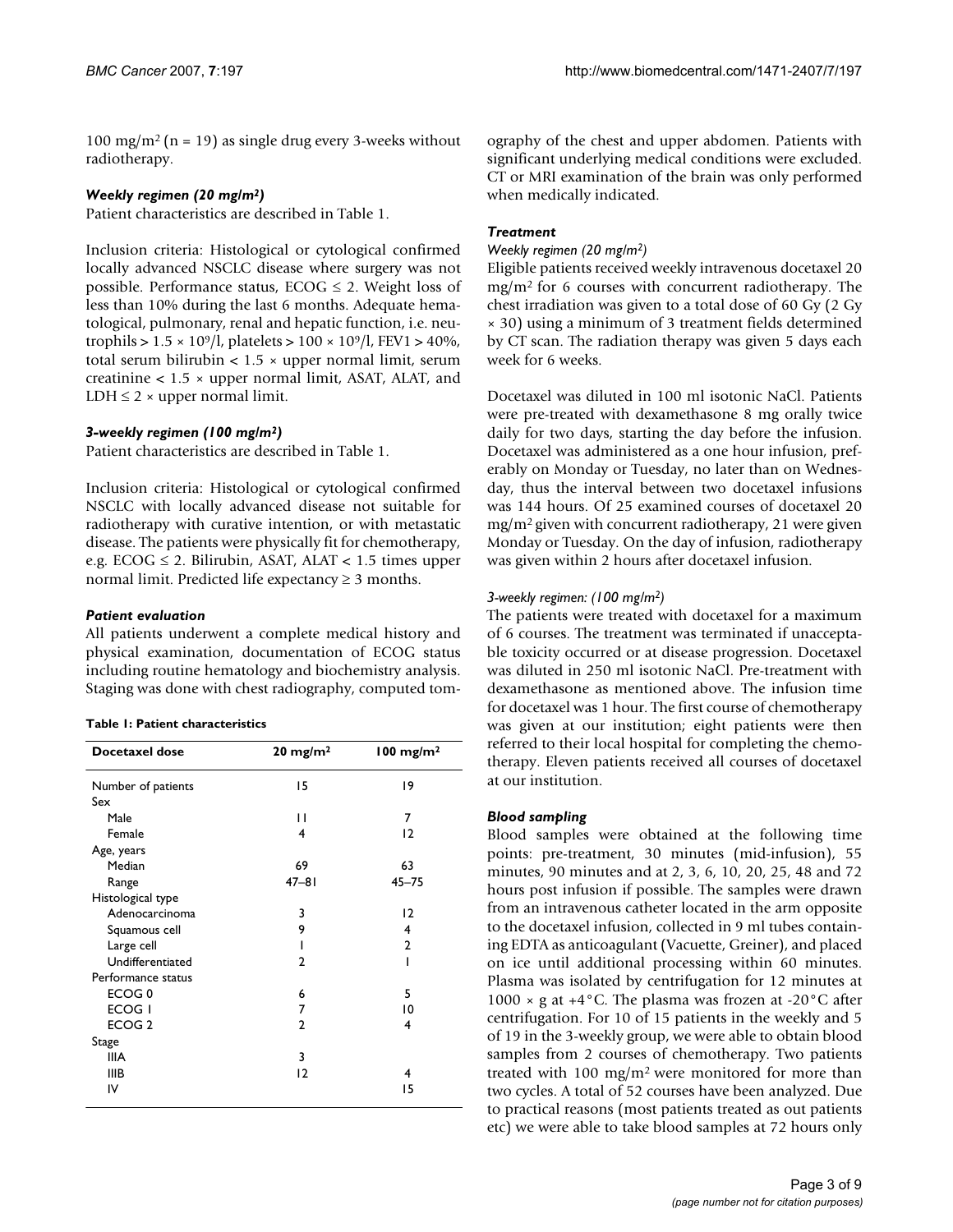from patients in the 20 mg/m2 group with concurrent radiotherapy.

#### *Analytical procedure*

Plasma docetaxel concentrations were measured over the range of 1 to 1000 nM using a validated HPLC method developed in our laboratory. The method is described in detail elsewhere [15]. The method has sufficient sensitivity to detect docetaxel in plasma up to 72 hours after an infusion of 20 mg/m2 of the drug. Briefly, docetaxel was extracted from plasma using solid phase extraction on CN-E columns and separated on a reversed phase C-18 column. UV detection was performed at 227 nm, and paclitaxel was used as internal standard in the assay. Samples expected to exceed the upper limit of quantitation of the assay were prediluted in drug-free plasma according to a defined set of volume ratios.

AAG concentrations were measured immunonephelometrically on a Beckman Immage™ Immunochemistry System (Beckman Instruments) using the Beckman AAG kit.

#### *Pharmacokinetic calculations*

Individual pharmacokinetic parameters were calculated using PK Solutions 2.0 (Summit Research Services, CO, USA). Area under the concentration-time curve  $(AUC_{0-t})$ was determined by trapezoid calculation using measured concentrations. Unless stated otherwise, AUCs given are AUC<sub>0–25 h</sub>. Systemic clearance [L/h/m<sup>2</sup>] was calculated as dose divided by  $AUC_{0-25h}$ .

# *Statistical analysis*

This is a small study of a descriptive nature. A statistical section has not been included as no statistical comparisons between the groups were planned in the protocol, and no statistical comparisons between the groups were included in the manuscript.

### **Results**

#### *Patient characteristics*

Thirty-four patients, 18 males and 16 females with advanced or metastatic NSCLC were enrolled in this study between August 2000 and May 2006 (see Table 1). The inclusion of patients in the 3-weekly part of the study was terminated in 2002. Their median age was 63 years. The most common histological types were adenocarcinoma (15 patients) and squamous cell carcinoma (13 patients).

#### *Dose administration*

Fourteen patients in the weekly group received docetaxel as planned (6 courses of docetaxel) during concurrent radiotherapy. One patient received 3 courses of docetaxel. We were able to administer 87/90 courses (96%) of weekly docetaxel as planned.

Nineteen patients received docetaxel 100 mg/m2 every 3 weeks. According to the patients files, only four patients received the planned maximum of 6 doses of docetaxel, median 3 courses (range 1–6).

#### *Docetaxel pharmacokinetics*

The pharmacokinetic model for docetaxel is a three-compartment model with first order elimination. Pharmacokinetic parameters for all cycles given as weekly or 3-weekly docetaxel are shown in Table 2. Overall we had 10% missing samples due to patients receiving radiotherapy at some time points or technical problems with blood sampling. Due to missing samples, not all of the pharmacokinetic parameters could be calculated for all the patients.

The median docetaxel clearance for all cycles  $(n = 25)$  in the weekly regimen was 19 (14–29) L/h/m<sup>2</sup>. Median C<sub>max</sub> was 742 nM. Median AUC for the first course  $(n = 15)$  was 1360 nMh with a range from 900 to 1660. For the second

|  | Table 2: Docetaxel pharmacokinetic parameters in patients treated with 20 mg/m <sup>2</sup> and 100 mg/m <sup>2</sup> |  |  |  |
|--|-----------------------------------------------------------------------------------------------------------------------|--|--|--|
|--|-----------------------------------------------------------------------------------------------------------------------|--|--|--|

| <b>Variables</b>                | All cycles*         |              |                         |             |
|---------------------------------|---------------------|--------------|-------------------------|-------------|
|                                 | $20 \text{ mg/m}^2$ |              | $100$ mg/m <sup>2</sup> |             |
|                                 | Median              | Range        | Median                  | Range       |
| $C_{\text{max}}$ [nM]           | 742                 | 389-1294     | 3737                    | 2616-6949   |
| $AUC_{0-25}$ [nMh]              | 1284                | $848 - 1812$ | 5562                    | 3653-12790  |
| $AUC_{0-72}$ [nMh]              | 1541                | 996-2038     | <b>ND</b>               | <b>ND</b>   |
| Clearance [L/h/m <sup>2</sup> ] | 19.3                | $14 - 29$    | 22.3                    | $10 - 34$   |
| $t_{1/2\alpha}$ [h]             | 0.99                | $0.8 - 2.0$  | 0.74                    | $0.5 - 1.0$ |
| $t_{1/2\beta}$ [h]              | 12.9                | $9 - 35$     | 18.0                    | $9 - 52$    |
| $t_{1/2\gamma}$ [h]             | 27.7                | $14 - 146$   | <b>ND</b>               | ND.         |
| $C_{72h}$ [nM]                  | 3.0                 | $0.7 - 6.5$  | <b>ND</b>               | ND.         |
| AAG [g/L]                       | 1.6                 | $0.7 - 2.7$  | 1.5                     | $0.8 - 2.9$ |

\*: Each variable was calculated based on 11 to 27 cycles.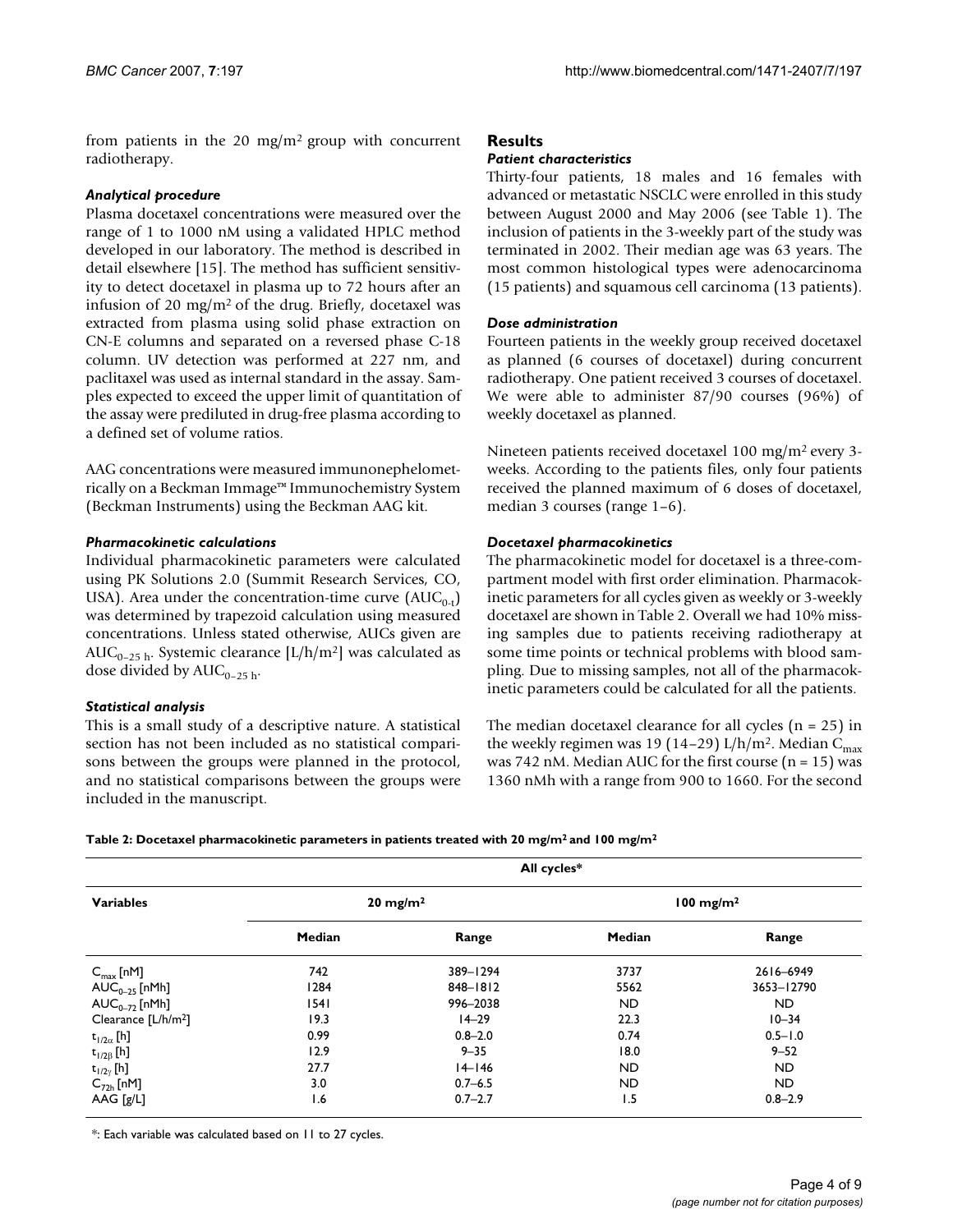course (n = 10), median AUC was 1260 nMh (range 848– 1812).

The time schedule between radiotherapy and plasma concentration of docetaxel is illustrated in Figure 1. Docetaxel was detectable in all samples taken at 72 hours ( $n = 14$ ). Median concentration 3.0 nM (0.7–6.5).

For all cycles  $(n = 27)$  in the 3-weekly group median docetaxel clearance was 22 (10-34) L/h/m<sup>2</sup>. Median C<sub>max</sub> was 3737 nM. The AUC range for the first course  $(n = 19)$ of chemotherapy was 3653–12790 nMh, median 5718 nMh. For the next course  $(n = 5)$ , the range was 5183– 6862 nMh and the median 5562 nMh.

The differences in intra-individual concentrations were registered for 15 patients given two or more cycles in our study (Table 3). When comparing AUC 2/AUC 1 for 10 patients in the 20 mg/m2 group, the median ratio was 1.12 (range 0.6–1.5). For the 3 weekly regimen, we have samples from 5 patients, the ratio of AUC 2/AUC 1 was 1.13 (range 0.9–1.5).

When analysing for AAG, the values for the weekly and the 3-weekly groups were similar: low dose median first course 1.7 (0.7–2.7), median second course 1.7 (0.7–2.1). High dose: median 1.4 (0.8–2.9) for the first course and 1.5 (1.2–1.7) for the second course.

From two of the patients in the 3-weekly group we obtained samples from three and four consecutive 3 weekly courses. The AUCs were 4800, 5500 and 4900 for



# **Figure 1**

Elimination curve for patients receiving 20 mg/m2 of docetaxel. Mean values (▼), with error bars representing 1SD. Gray lines represent the extreme values at each time point. Vertical arrows labelled Rad represent the time of radiation treatment.

cycle 1, 2 and 3 respectively in the first patient, the AAG levels were, 1.3, 1.5 and 1.5 g/L.

Also in the patient that was followed for four consecutive courses the AUCs showed minimal variation, 6600, 6000, 5800 and 6300 nMh for cycle 1, 2, 3 and 4 respectively.

Unfortunately we only obtained AAG determinations for cycle three and four in this patient, 1.5 and 1.3 g/L.

The correlation between AUC and AAG was significant for the 100 mg/m2 group of patients (Figure 2) but not for the 20 mg/m<sup>2</sup> group of patients (RSQ =  $0.02$ , p =  $0.863$ ). For the individual patient in the 20 mg/m<sup>2</sup> group however, the difference in docetaxel AUC between the first and second course correlated with the change in AAG levels between the first and second course (Figure 3).

# *Toxicity*

Weekly regimen: 14/15 patients completed the treatment as planned. One patient died after 21 days due to haemoptysis after receiving 3 infusions of docetaxel. The patients were evaluated for toxicity at day 42 (end of radiotherapy) and dysphagia/oesophagitis was recorded according to CTC (Common Toxicity Criteria's version 2.0). Grade 2 or higher oesophagitis occurred in 9 of the 14 (64%) patients who fulfilled the planned treatment, and one patient (7%) had grade 3 oesophagitis. In our small group of patients 3 of 15 (20%) were reported with radiation pneumonitis. The association with AUC for docetaxel and volume of irradiated lung tissue is not clear, but all three patients had a large volume of irradiated lung tissue.

For patients in the 3-weekly regimen, registration of toxicity was mostly reported for treatment given at our institution. Except for the anticipated toxicities with fever and infection, we observed 2 patients with serious pulmonary toxicity. Two patients developed paraesthesia/neuropathy. The reasons for discontinuation were death (2 patients), progressive disease (6 patients), and reduced general condition (2 patients). Only 2 of 19 patients were alive after 1 year.

# **Discussion**

The purpose of this study was to investigate inter- and intra-individual variability in the pharmacokinetics of docetaxel administered as 3-weekly and weekly schedule. Weekly docetaxel is often used in concurrent chemo-radiotherapy regimens. In the present study, we also examined if radio sensitizing concentrations of docetaxel in plasma could be obtained and if the concentrations were maintained over sufficient periods of time. Docetaxel is eliminated mainly by the subgroup Cyp 3A4 and Cyp 3A5 of the cytochrome P 450 system [17].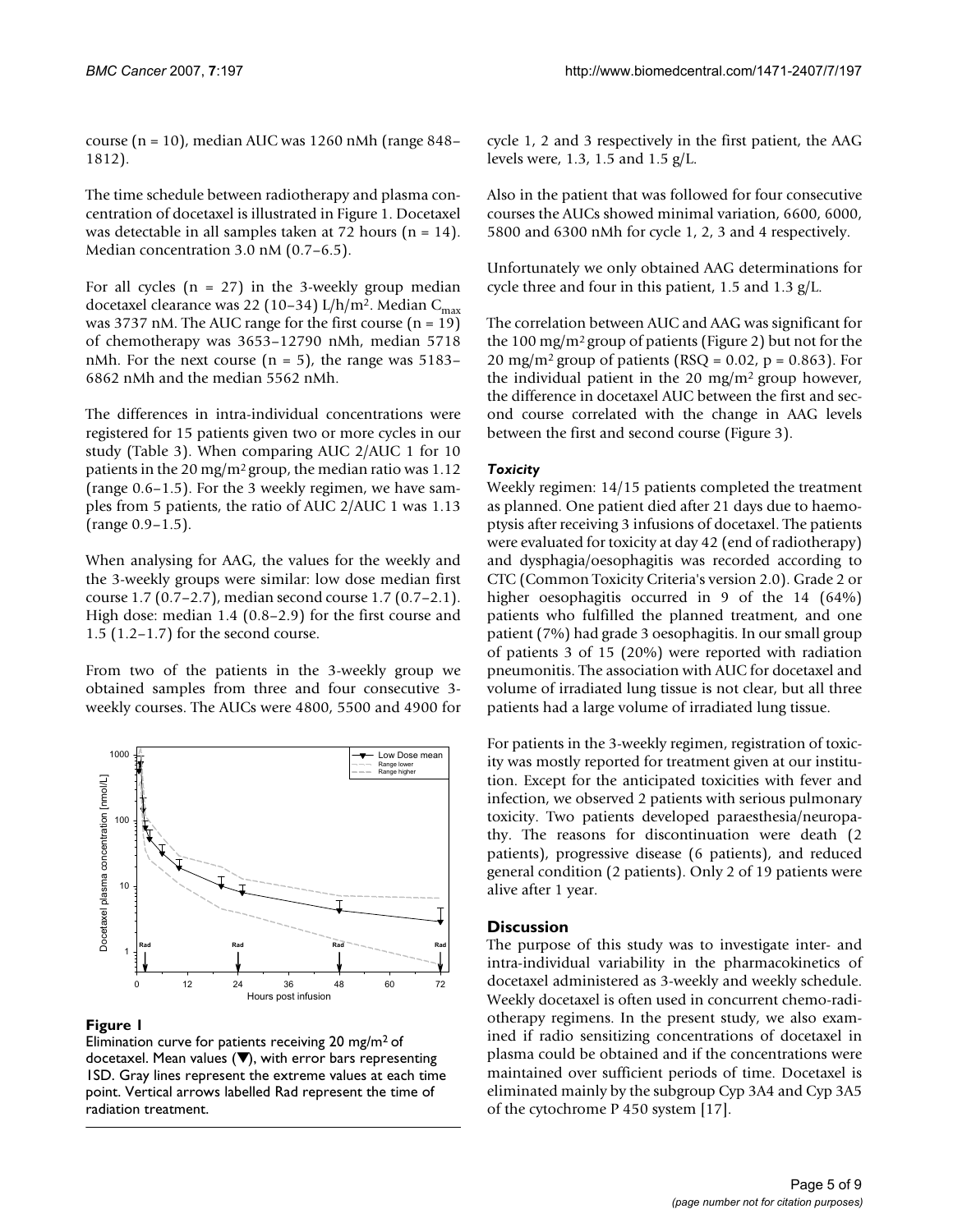| <b>Variables</b>                                                                                        | Ratio cycle 2/cycle I# |             |                         |                |  |
|---------------------------------------------------------------------------------------------------------|------------------------|-------------|-------------------------|----------------|--|
|                                                                                                         | $20 \text{ mg/m}^2$    |             | $100$ mg/m <sup>2</sup> |                |  |
|                                                                                                         | Median                 | Range       | Median                  | Range          |  |
|                                                                                                         | 1.06                   | $0.4 - 1.6$ | 1.07                    | $0.9 - 1.3$    |  |
| $\begin{array}{l} C_{\text{max}} \\ \text{AUC}_{0\text{--}25} \\ \text{AUC}_{0\text{--}72} \end{array}$ | 1.12                   | $0.6 - 1.5$ | 1.13                    | $0.9 - 1.5$    |  |
|                                                                                                         | 1.12                   | $0.8 - 1.3$ | <b>ND</b>               | N <sub>D</sub> |  |
| Clearance                                                                                               | 0.90                   | $0.8 - 1.7$ | 0.89                    | $0.8 - 1.1$    |  |
| $t_{1/2\alpha}$                                                                                         | 0.94                   | $0.4 - 1.1$ | 1.15                    | $1.1 - 1.5$    |  |
| $t_{1/2\beta}$                                                                                          | 0.95                   | $0.7 - 1.5$ | 1.15                    | $0.7 - 1.4$    |  |
| $t_{1/2\gamma}$                                                                                         | 1.03                   | $0.7 - 1.3$ | ND                      | ND.            |  |
|                                                                                                         | 0.92                   | $0.6 - 2.1$ | <b>ND</b>               | ND.            |  |
| $C_{72h}$<br>AAG                                                                                        | 0.98                   | $0.7 - 1.7$ | 1.15                    | $0.9 - 1.4$    |  |

**Table 3: Intra-individual variability in docetaxel pharmacokinetic parameters in patients treated with 20 mg/m2 and 100 mg/m2**

#: Each variable was calculated based on data from 4 to 10 patients.

When analyzing SNPs predictors of docetaxel clearance in a previous study, other groups of enzymes also important for docetaxel clearance were identified, e.g. GSTs, EPHX1/ 2, BLC2, EGF and EGFR [18].





#### Figure 2

The relationship between AAG-level and docetaxel AUC for patients receiving 100 mg/m<sup>2</sup> of docetaxel (RSQ = 0.64,  $p$  < 0.0001).



# **Figure 3**

Correlation between AAG and docetaxel AUC. For the 20 mg/m2 docetaxel patients that received two or more cycles, there was a correlation between the change in AAG-level and the change in docetaxel  $AUC_{0-25}$  between the cycles  $(RSQ = 0.63, p = 0.011).$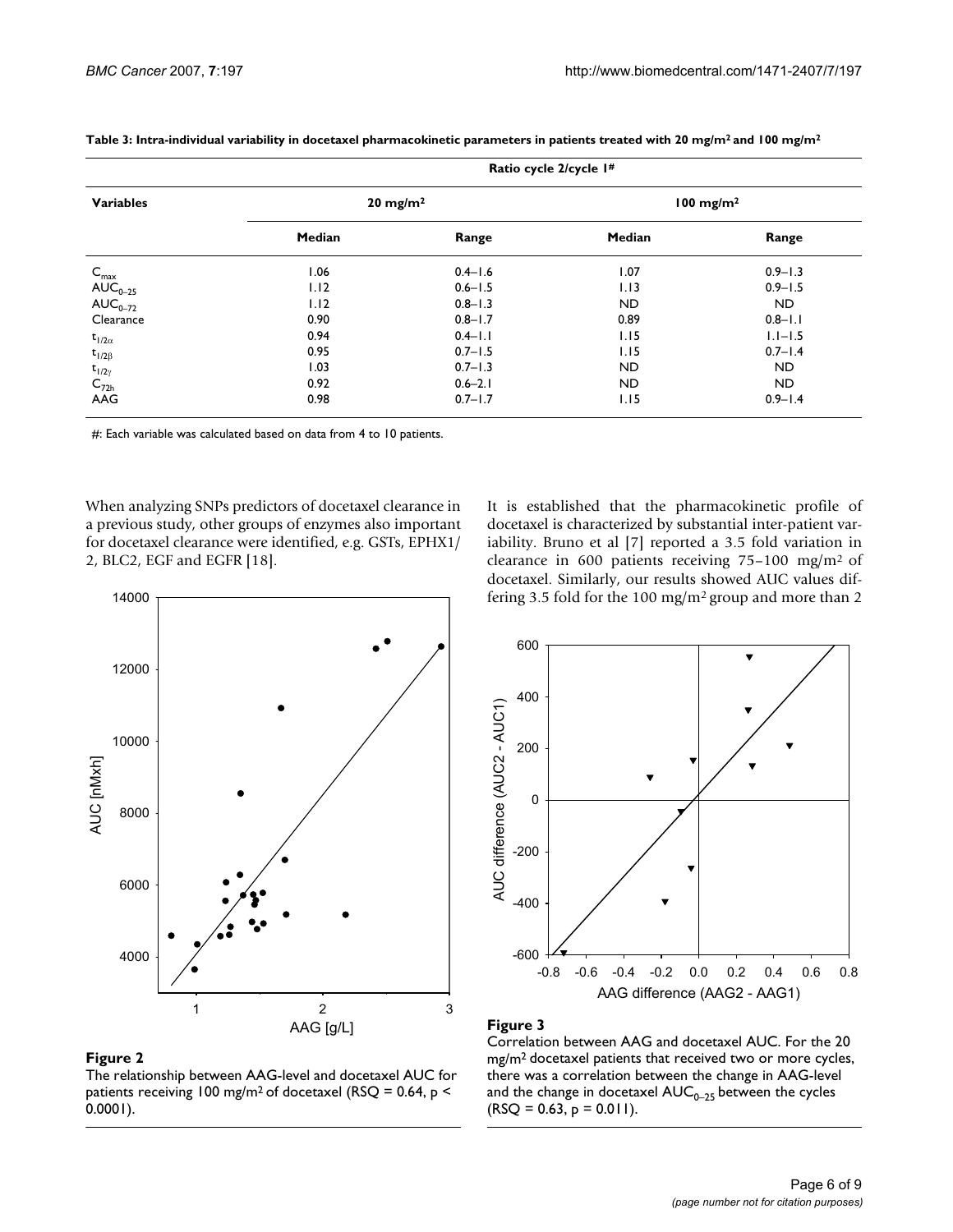fold for the 20 mg/m2 group. Plasma concentrations for the two groups were even overlapping at some time points (Figure 4). Most previous pharmacokinetic data for docetaxel originates from studies with 75–100 mg/m2 infused over 1 hour every third week. Pharmacokinetic data for docetaxel at such high doses follow a three compartment model with half-lives of 4 minutes, 38 minutes and 12 hours in the  $\alpha$ ,  $\beta$  and  $\gamma$  phase respectively up to 24 hours post infusion. Total body clearance is 21 L/h/m2, and the volume of distribution at steady state  $(V_{ss})$  is 74 L/ m<sup>2</sup> [9]. In a study by Baker et al [19] comparing pharmacokinetics of weekly- and 3-weekly docetaxel, it was demonstrated that the docetaxel pharmacokinetics are similar for the two dose levels. Our results are in accordance with their findings, in our study the clearance was 22 (10–34) L/h/m<sup>2</sup> for the high dose patients and 19 (14-29) L/h/m<sup>2</sup> for the low dose patients.



#### Figure 4

Interpatient variations for two docetaxel dose levels. Plotting the total range (dotted line = median) of docetaxel concentrations at each time point, the graphs for the patients receiving 20 mg/m2 and the patients receiving 100 mg/m2 will overlap at some time points (e.g. at 6 h: low dose range 18– 55 nM, high dose range 51–304 nM). For simplicity, the graph shows determinations from 2 to 25 hours.

Few studies have reported pharmacokinetic data from more than one course of chemotherapy for their patients. The differences in intra-individual docetaxel concentrations were registered for 15 patients. The median ratio for AUC 2/AUC 1 was close to 1 and almost identical for the 20 mg/m<sup>2</sup> and the 100 mg/m<sup>2</sup> group. The range was from 0.6 to 1.5. The intra-individual differences were smaller than the inter-individual differences, a finding which is similar to the results in the study by Engels et al [20].

Docetaxel is to a great extent bound to plasma proteins and we found that the intra-patient AUC 2/AUC 1 variability possibly could be explained by changes in AAG levels. As described by Baker [21] serum AAG levels can vary up to 7-fold between cancer patients, and in our study the variation was approximately 4-fold.

We found a statistically significant correlation between AUC and AAG for the 100 mg/m2 group of patients (Figure 2) but not for the 20 mg/m<sup>2</sup> patients (RSQ =  $0.02$ , p = 0.863). The difference in AUC between the first and second course of docetaxel in the 20 mg/m2 group could partly be explained by variations in the measured AAG levels (Figure 3). High levels of AAG have been found to be associated with a low fraction of "free" docetaxel which may influence the clinical efficacy. This observed variability in AAG levels may also complicate the interpretation of pharmacokinetic results when based only on determinations of total drug concentrations.

Bruno reported that in patients in the 100 mg/m<sup>2</sup>, docetaxel exposure measured as AUC during the first course of chemotherapy was the only significant predictor of toxicity [22]. In our study 4 of the patients had AUC levels above 10000. However, the patient with the highest AUC level developed serious respiratory complications, while for the other three no specific complications were noted.

The use of docetaxel as a radiosensitizer was well tolerated, and all patients received treatment as planned except for the patient that died from haemoptysis. The incidence of grade 3 oesophagitis was 7% which is lower than reported by Mauer [14] and Scagliotti [23].

The question has been raised if weekly docetaxel in 20 mg/m2 dose, used in concurrent chemo-radiotherapy regimens, will give sufficient plasma levels over time to have radio-sensitizing activity. A study by Pradier et al found concentrations as low as 0.7 and 0.07 nM to potenziate radiotherapy in two different cell lines [10]. Also Choy [24], demonstrated that such low nano-molar concentrations still enhance radio-sensitivity. Even in cell lines that rarely responds to radiation or chemotherapy, docetaxel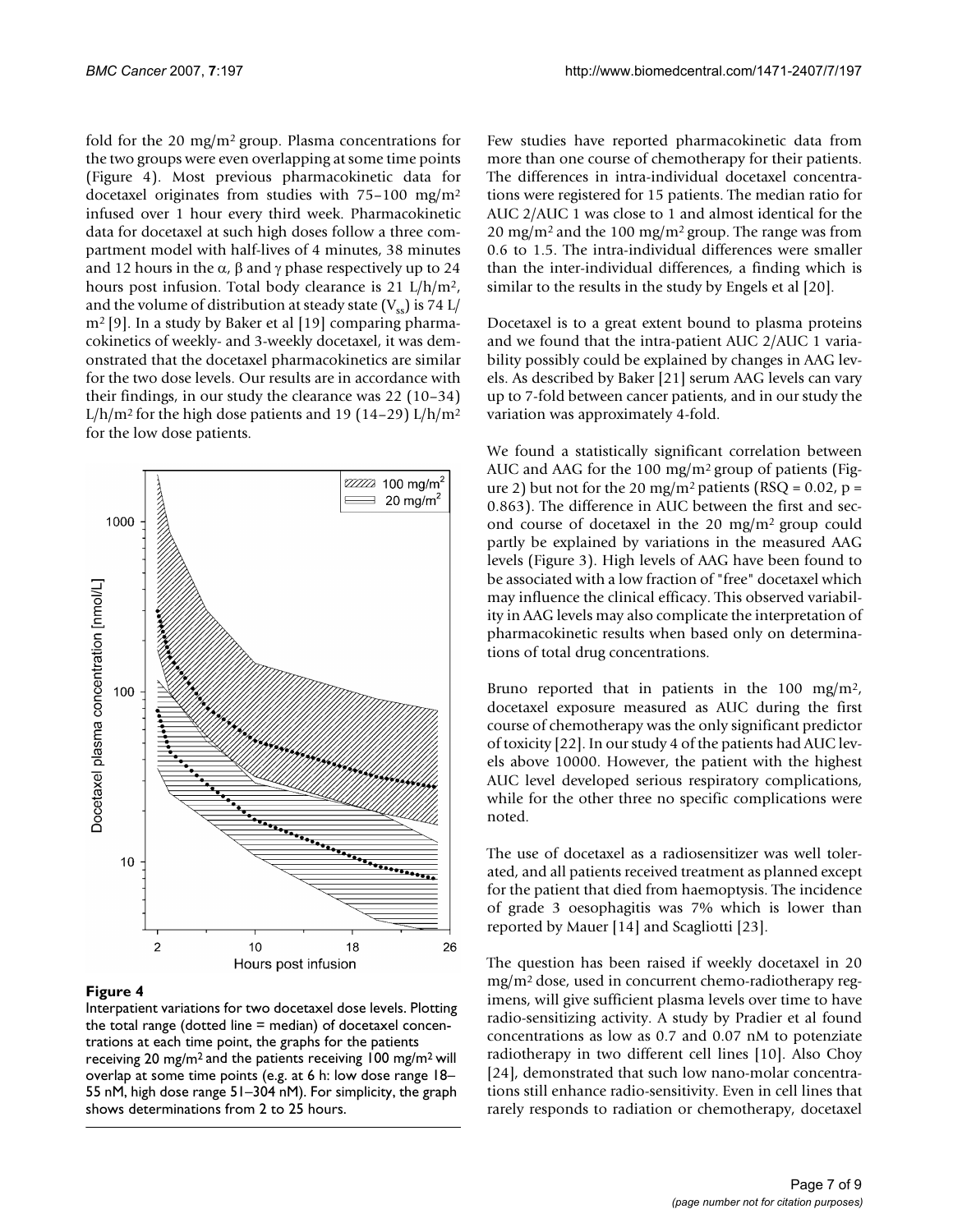concentrations of 0.3–1 nM was found to have a radiosensitizing potential [25].

There are few reports of the corresponding relationship between plasma concentrations and the actual concentration in the tumor. In a study with paclitaxel in patients with uterine cervical cancer, Mori et al [26] demonstrated that paclitaxel was still retained in cancer cells for 1 week in vivo and in vitro, thus supporting the use of weekly regimens of paclitaxel.

Examining the radiobiological effects of docetaxel as a radio sensitizer, Creane [27] found no increase in radio sensitizing efficacy when docetaxel concentration was raised from 4–10 nM while duration of the exposure was more important than the actual drug concentration in the tumor.

Baker et al [19] have demonstrated that docetaxel concentrations could be maintained above 1 nM for 7 days with weekly schedules and above 0.5 nM for 21 days when given with 3-weekly regimens. They analyzed docetaxel concentrations for up to 21 days, and concluded that the circulation time of docetaxel in cancer patients has been greatly underestimated. In a study by Gustafson [28] docetaxel concentrations after 30 mg/m2 for up to 48 hours was obtained. Extrapolating the results they found it likely that plasma levels above 1 nM would be present at 68 hours with this dosing. In our study, analyzing the plasma levels at 72 hours, we could confirm that docetaxel levels above 1 nM (median 3 nM) could be maintained as long as 72 hours with 20 mg/m2 dose. Extrapolating our 72 hours results using a half-life of 60 hours [19], suggest that the median docetaxel concentration was 1–2 nM when the last radiation treatment in each weekly cycle was given. In a recent publication by Huber [29], it could be shown that weekly paclitaxel with concurrent radiotherapy was superior to radiotherapy alone. Whether weekly docetaxel with concurrent radiotherapy is also more effective than radiotherapy alone, is being addressed in the aforementioned Nordic randomized phase III trial recently closed for inclusion.

# **Conclusion**

The present study demonstrates significant interpatient differences in docetaxel pharmacokinetics. The differences can partly be explained by differences in AAG levels, but AAG levels may change within a week as measured in our study. For the first time it was demonstrated that after weekly regimen of docetaxel 20 mg/m2, docetaxel concentrations above 1 nM was present in plasma after 3 days. Extrapolating the results, it can be estimated that radiosensitizing docetaxel levels still are maintained in plasma after 7 days, thus providing a rationale for the use of weekly docetaxel 20 mg/m2 and concurrent radiotherapy.

# **Competing interests**

The author(s) declare that they have no competing interests.

# **Authors' contributions**

PB, AA, SAA and HO have designed the study. PB has drafted and written the manuscript together with AA, SAA and HO. AA has performed the laboratory work. PB and SA have been responsible for the clinical part of the study. VK have analyzed the pharmacogenetics and revised the final manuscript.

### **Acknowledgements**

The assistance of study nurse Kristin Øwre from Department of Clinical Cancer Research is highly appreciated and acknowledged.

#### **References**

- 1. Chu Q, Vincent M, Logan D, Mackay JA, Evans WK: **[Taxanes as](http://www.ncbi.nlm.nih.gov/entrez/query.fcgi?cmd=Retrieve&db=PubMed&dopt=Abstract&list_uids=16139391) [first-line therapy for advanced non-small cell lung cancer: A](http://www.ncbi.nlm.nih.gov/entrez/query.fcgi?cmd=Retrieve&db=PubMed&dopt=Abstract&list_uids=16139391) [systematic review and practice guideline.](http://www.ncbi.nlm.nih.gov/entrez/query.fcgi?cmd=Retrieve&db=PubMed&dopt=Abstract&list_uids=16139391)** *Lung Cancer* 2005, **50:**355-374.
- 2. Hainsworth JD, Burris HA III, Litchy S, Morrissey LH, Barton JH, Bradof **JE, Greco FA: [Weekly docetaxel in the treatment of eld](http://www.ncbi.nlm.nih.gov/entrez/query.fcgi?cmd=Retrieve&db=PubMed&dopt=Abstract&list_uids=10918162)[erly patients with advanced nonsmall cell lung carcinoma. A](http://www.ncbi.nlm.nih.gov/entrez/query.fcgi?cmd=Retrieve&db=PubMed&dopt=Abstract&list_uids=10918162) [Minnie Pearl Cancer Research Network Phase II Trial.](http://www.ncbi.nlm.nih.gov/entrez/query.fcgi?cmd=Retrieve&db=PubMed&dopt=Abstract&list_uids=10918162)** *Cancer* 2000, **89:**328-333.
- 3. Schuette W, Nagel S, Blankenburg T, Lautenschlaeger C, Hans K, Schmidt EW, Dittrich I, Schweisfurth H, von Weikersthal LF, Raghavachar A, Reissig A, Serke M: **[Phase III Study of Second-Line](http://www.ncbi.nlm.nih.gov/entrez/query.fcgi?cmd=Retrieve&db=PubMed&dopt=Abstract&list_uids=16293869) [Chemotherapy for Advanced Non-Small-Cell Lung Cancer](http://www.ncbi.nlm.nih.gov/entrez/query.fcgi?cmd=Retrieve&db=PubMed&dopt=Abstract&list_uids=16293869) [With Weekly Compared With 3-Weekly Docetaxel.](http://www.ncbi.nlm.nih.gov/entrez/query.fcgi?cmd=Retrieve&db=PubMed&dopt=Abstract&list_uids=16293869)** *J Clin Oncol* 2005, **23:**8389-8395.
- 4. Gueritte-Voegelein F, Guenard D, Lavelle F, Le Goff MT, Mangatal L, Potier P: **[Relationships between the structure of taxol ana](http://www.ncbi.nlm.nih.gov/entrez/query.fcgi?cmd=Retrieve&db=PubMed&dopt=Abstract&list_uids=1672159)[logues and their antimitotic activity.](http://www.ncbi.nlm.nih.gov/entrez/query.fcgi?cmd=Retrieve&db=PubMed&dopt=Abstract&list_uids=1672159)** *J Med Chem* 1991, **34:**992-998.
- 5. Ringel I, Horwitz SB: **[Studies with RP 56976 \(taxotere\): a semi](http://www.ncbi.nlm.nih.gov/entrez/query.fcgi?cmd=Retrieve&db=PubMed&dopt=Abstract&list_uids=1671606)[synthetic analogue of taxol.](http://www.ncbi.nlm.nih.gov/entrez/query.fcgi?cmd=Retrieve&db=PubMed&dopt=Abstract&list_uids=1671606)** *J Natl Cancer Inst* 1991, **83:**288-291.
- ten Tije AJ, Verweij J, Carducci MA, Graveland W, Rogers T, Pronk T, Verbruggen MP, Dawkins F, Baker SD: **[Prospective evaluation](http://www.ncbi.nlm.nih.gov/entrez/query.fcgi?cmd=Retrieve&db=PubMed&dopt=Abstract&list_uids=15718305) [of the pharmacokinetics and toxicity profile of docetaxel in](http://www.ncbi.nlm.nih.gov/entrez/query.fcgi?cmd=Retrieve&db=PubMed&dopt=Abstract&list_uids=15718305) [the elderly.](http://www.ncbi.nlm.nih.gov/entrez/query.fcgi?cmd=Retrieve&db=PubMed&dopt=Abstract&list_uids=15718305)** *J Clin Oncol* 2005, **23:**1070-1077.
- 7. Bruno R, Hille D, Riva A, Vivier N, ten Bokkel H, van Oosterom AT, Kaye SB, Verweij J, Fossella FV, Valero V, Rigas JR, Seidman AD, Chevallier B, Fumoleau P, Burris HA, Ravdin PM, Sheiner LB: **[Population](http://www.ncbi.nlm.nih.gov/entrez/query.fcgi?cmd=Retrieve&db=PubMed&dopt=Abstract&list_uids=9440742) [pharmacokinetics/pharmacodynamics of docetaxel in phase](http://www.ncbi.nlm.nih.gov/entrez/query.fcgi?cmd=Retrieve&db=PubMed&dopt=Abstract&list_uids=9440742) [II studies in patients with cancer.](http://www.ncbi.nlm.nih.gov/entrez/query.fcgi?cmd=Retrieve&db=PubMed&dopt=Abstract&list_uids=9440742)** *J Clin Oncol* 1998, **16:**187-196.
- 8. Baker SD, Li J, ten Tije AJ, Figg WD, Graveland W, Verweij J, Sparreboom A: **Relationship of systemic exposure to unbound docetaxel and neutropenia.** *Clinical Pharmacology & Therapeutics* 2005, **77:**43-53.
- 9. Clarke SJ, Rivory LP: **[Clinical pharmacokinetics of docetaxel.](http://www.ncbi.nlm.nih.gov/entrez/query.fcgi?cmd=Retrieve&db=PubMed&dopt=Abstract&list_uids=10092957)** *Clin Pharmacokinet* 1999, **36:**99-114.
- 10. Pradier O, Rave-Frank M, Lehmann J, Lucke E, Boghun O, Hess CF, Schmidberger H: **[Effects of docetaxel in combination with radi](http://www.ncbi.nlm.nih.gov/entrez/query.fcgi?cmd=Retrieve&db=PubMed&dopt=Abstract&list_uids=11275989)[ation on human head and neck cancer cells \(ZMK-1\) and cer](http://www.ncbi.nlm.nih.gov/entrez/query.fcgi?cmd=Retrieve&db=PubMed&dopt=Abstract&list_uids=11275989)[vical squamous cell carcinoma cells \(CaSki \).](http://www.ncbi.nlm.nih.gov/entrez/query.fcgi?cmd=Retrieve&db=PubMed&dopt=Abstract&list_uids=11275989)** *Int J Cancer* 2001, **91:**840-845.
- 11. Mason KA, Hunter NR, Milas M, Abbruzzese JL, Milas L: **[Docetaxel](http://www.ncbi.nlm.nih.gov/entrez/query.fcgi?cmd=Retrieve&db=PubMed&dopt=Abstract&list_uids=9815644) [enhances tumor radioresponse in vivo.](http://www.ncbi.nlm.nih.gov/entrez/query.fcgi?cmd=Retrieve&db=PubMed&dopt=Abstract&list_uids=9815644)** *Clin Cancer Res* 1997, **3:**2431-2438.
- 12. Scagliotti GV, Douillard JY: **[Docetaxel in combined-modality](http://www.ncbi.nlm.nih.gov/entrez/query.fcgi?cmd=Retrieve&db=PubMed&dopt=Abstract&list_uids=15698527) [treatment of inoperable locally or regionally advanced lung](http://www.ncbi.nlm.nih.gov/entrez/query.fcgi?cmd=Retrieve&db=PubMed&dopt=Abstract&list_uids=15698527) [cancer.](http://www.ncbi.nlm.nih.gov/entrez/query.fcgi?cmd=Retrieve&db=PubMed&dopt=Abstract&list_uids=15698527)** *Lung Cancer* 2004, **46:**S13-21.
- 13. Brunsvig PF, Hatlevoll R, Berg R, Lauvvang G, Owre K, Wang M, Aamdal S: **[Weekly docetaxel with concurrent radiotherapy in](http://www.ncbi.nlm.nih.gov/entrez/query.fcgi?cmd=Retrieve&db=PubMed&dopt=Abstract&list_uids=16005105) [locally advanced non-small cell lung cancer: A Phase I/II](http://www.ncbi.nlm.nih.gov/entrez/query.fcgi?cmd=Retrieve&db=PubMed&dopt=Abstract&list_uids=16005105) [study with 5 years' follow-up.](http://www.ncbi.nlm.nih.gov/entrez/query.fcgi?cmd=Retrieve&db=PubMed&dopt=Abstract&list_uids=16005105)** *Lung Cancer* 2005, **50:**97-105.